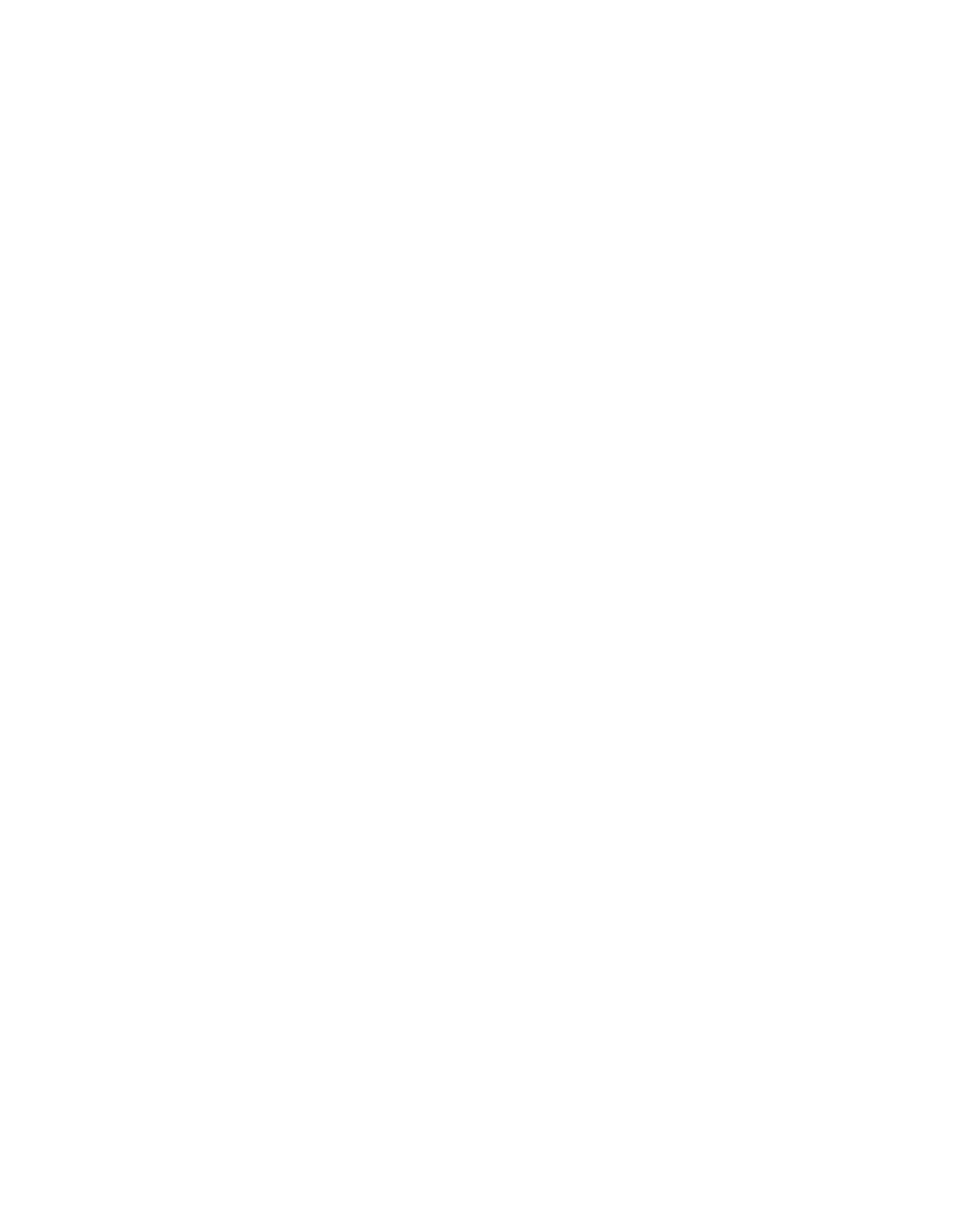# **INTRODUCTION**

This guide has been developed to assist individuals or companies in preparing a spill contingency plan or for reporting spills as required by the *Spill Contingency Planning and Reporting Regulations* (Regulations). It explains the requirements under the Regulations, as well as suggests supplementary information, which may enhance any contingency plan.

To assist you in using this guide it is important to note two things. First, as with any legislation, it is important to read the Regulations in respect of the *Environmental Protection Act* (EPA). If a definition is not in the Regulations, refer to the EPA. Second, the EPA and Regulations will, by policy, be enforced on Commissioner's Land by Environment and Natural Resources (ENR) officials familiar with the legislation.

# **SPILL CONTINGENCY PLAN**

## **What is a contingency plan?**

A contingency plan, also called an emergency response plan or a spill response plan is a set of procedures to be followed to minimize the effects of an abnormal event, such as a spill. It is important to note that the plan is not something you read after the fact. It serves as a guide or reminder of the steps to take during your response and identifies personnel and their responsibilities. To be effective, the information in the plan must be material that you are already familiar with. You do not want to be reading your plan for the first time during an emergency.

## **Why have one?**

An emergency, such as a spill, is often a stressful situation. Under such conditions, important steps of the response can be overlooked or forgotten. Following a plan helps to ensure all necessary concerns are addressed, i.e. life is protected, injuries are minimized, resources are used effectively, environmental impact is kept to a minimum and essential reporting is completed.

## **Who is required to file a plan?**

The Regulations require any person storing contaminants in an underground storage facility with a capacity equal to or greater than 4,000 litres or kilograms, or in an aboveground storage facility with a capacity equal to or greater than 20,000 litres or kilograms, to file a plan. Although these quantities represent the minimum requirements for filing a plan, we recommend anyone who stores any quantity of contaminants prepare a plan.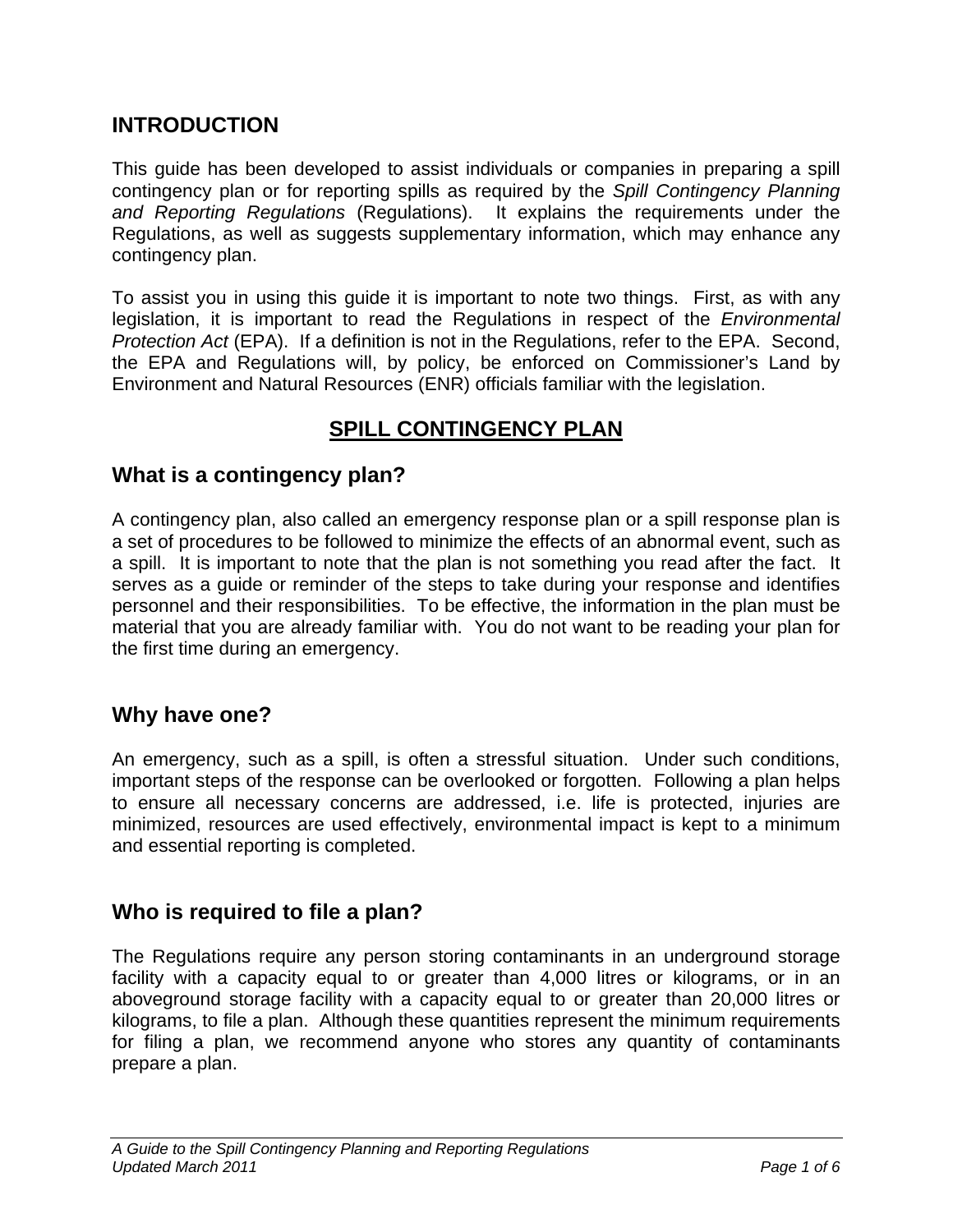The Chief Environmental Protection Officer may require a plan be submitted for a facility which does not meet the above requirements or may exempt a person from the requirements.

**These Regulations are not intended to require a person who is already required to submit a contingency plan to another regulatory authority (i.e. Federal Land and Water Board) to also submit their plan to the Chief Environmental Protection Officer.** 

Contingency plans are to be submitted to the address on page 5 of this Guide.

# **When must a plan be filed?**

Owners of new facilities must file a plan before the facility is used. If a plan has not been filed for an existing facility, file one immediately or contact the local Environment and Natural Resources Office or the Environment Division for further information. It is a requirement to review and update the plan annually and to file the changes. The most common types of amendments include telephone numbers, named response personnel, equipment available, contaminants stored and handled, and emergency services available. The Chief Environmental Protection Officer will review all filed plans and amendments and may require changes. This review does not constitute a guarantee that the plan is adequate nor provide a defence to liability imposed under the EPA.

# **Who should prepare the plan?**

The best person to prepare a plan is you, the person who will use the plan. Who knows your facility and the surrounding area better than you or your employees? The references at the end of the guidelines include several sources of information, which can assist you in developing a simple and effective plan.

## **What is in the plan?**

The Regulations require the following information be included in a contingency plan:

#### **"(a) the name, address and job title of the owner or person in charge, management or control;"**

This is the person or company ultimately responsible for the facility, usually the owner.

**"(b) the name, job title and 24-hour telephone number for the persons responsible for activating the spill contingency plan;"**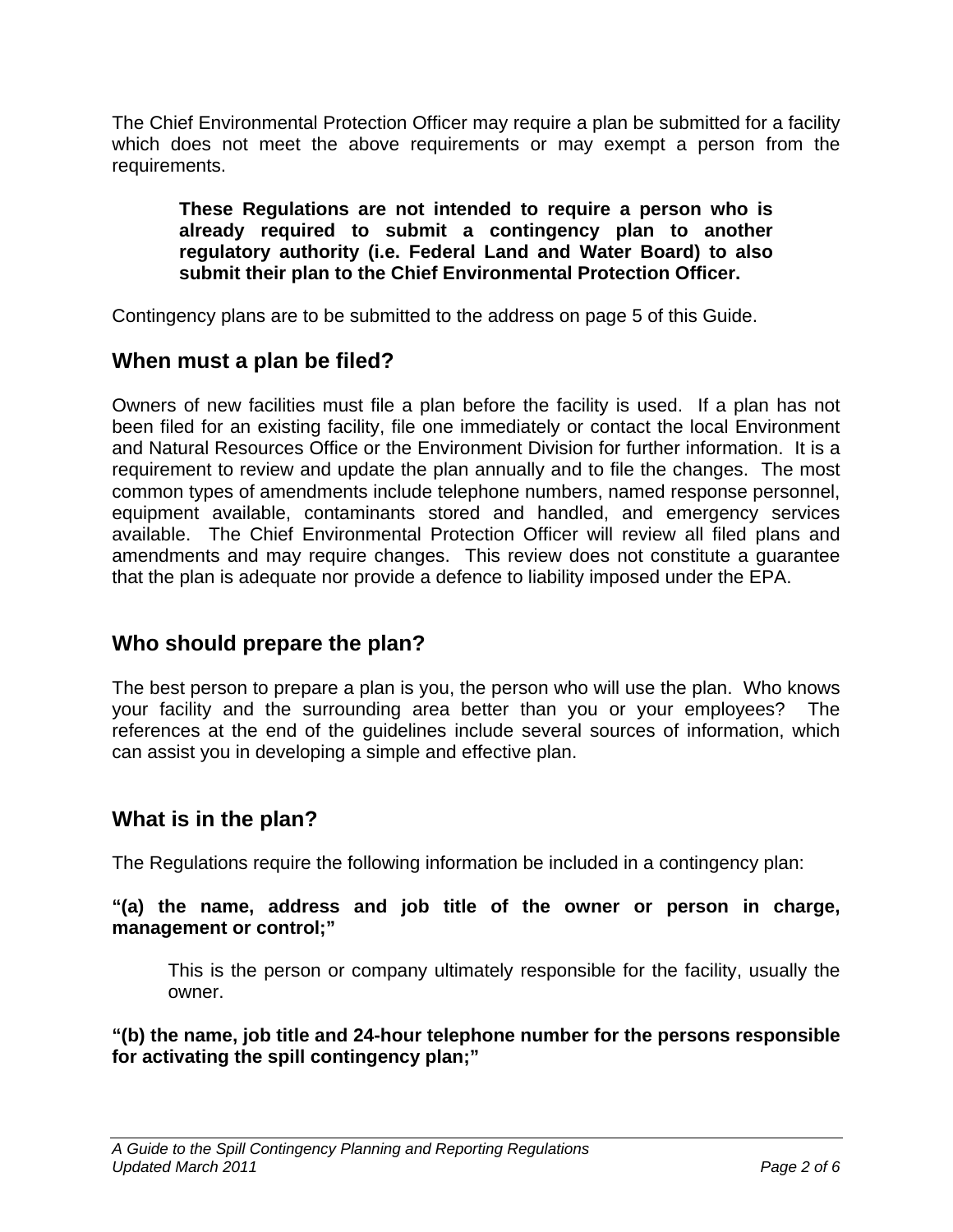This is the on-site person responsible for managing the facility. When a spill occurs or is likely to occur, Section 5.1 of the EPA describes who is responsible for doing what. Included is the person in charge, management or control of the contaminant. It is likely that this person will be initially responsible for clean-up activities. This section could also define the scope of the authority and responsibility designated to this person. Should this person have limited authority, the procedure to activate the higher levels of response should be indicated.

## **"(c) a description of the facility including the location, size and storage capacity;"**

All responders must be familiar with the facility and its contents. This is particularly important if people unfamiliar with the facility are to assist in the planning or undertaking of the clean-up. The description should include a map and/or diagrams.

#### **"(d) a description of the type and amount of contaminants normally stored at the location described in paragraph (c);"**

This section would include the chemical name(s) and the volumes or weights of the contaminants. Volumes or weights would be the maximum amount of contaminant that may be on-site at anytime. This information is vital, ensuring safety of on-scene response personnel.

## **"(e) a site map of the location described in paragraph (c);"**

This map is intended to illustrate the facilities relationship to other areas that may be affected by a spill. The map should be to scale and be large enough to include the location of your facility, nearby buildings or facilities, roads, culverts, catch basins, drainage patterns and any nearby bodies of water which could be impacted by a spill or topographic features which would affect access and response.

#### **"(f) the steps to be taken to report, contain, clean-up and dispose of contaminants in the case of a spill;"**

**Reporting** is the notification of all parties involved. This can include internal as well as external reporting procedures. A copy of the spill report form can be included and is available from the Environment Division. As well, a description of a public reporting procedure used to alert anyone who may be affected by the spill is required.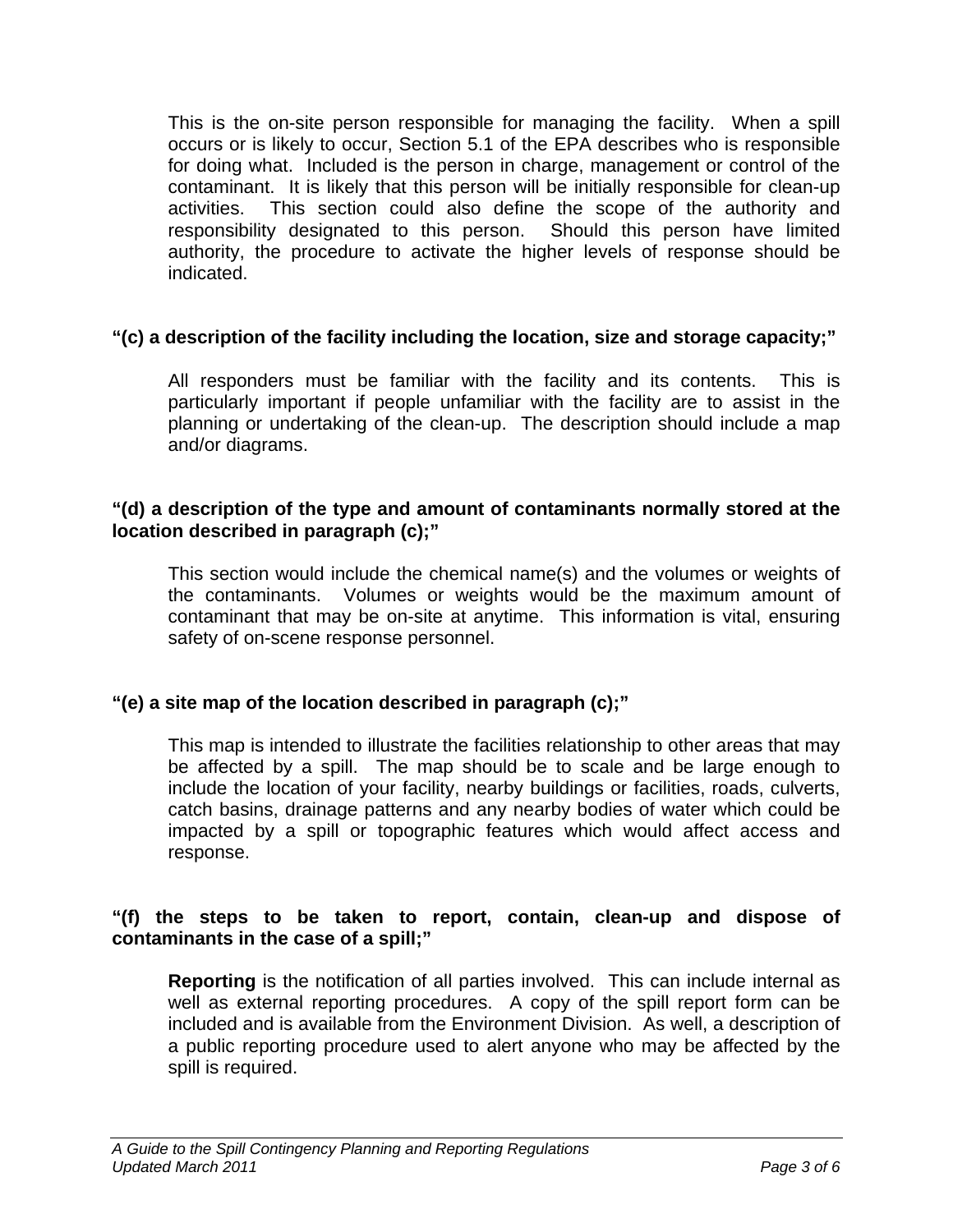**Clean-up** is the removal of the contaminant from the environment. You should consider the possible scenarios or spill incidents that could occur at your facility including a worst case scenario, and describe how you would address those situations. A detailed description of actual containment and clean-up techniques or methods may or may not be included. Remember this is not a training manual. Your methods should already be familiar to your employees.

**Disposal** is treatment of the contaminant such that it is no longer a threat to the environment. Contingency plans must contain appropriate disposal procedures for the materials stored at the facility. Plans may include locations of disposal sites approved to accept wastes, means of storage prior to disposal and other approvals required. As the disposal techniques can be complex, the disposal of any contaminants including contaminated soil or water must be authorized by the regulatory agency investigating the incident. However, the regulator is there to ensure clean-up and disposal occurs, not to tell you what to do. Your disposal techniques should already be identified in your plan.

## **"(g) the means by which the spill contingency plan is activated;"**

This section should outline internal company procedures to activate appropriate response equipment and personnel.

## **"(h) a description of the training provided to employees to respond to a spill;"**

A sound training program is necessary when dealing with an emergency situation. The description can include a syllabus or brief outline of any training, whether it is on-the-job or formal courses. Fundamentals should include knowledge and use of any response equipment that may be used as well as knowledge of the hazards from the products that may be encountered. The training should provide for rapid and competent response consistent with company policies and procedures.

#### **"(i) an inventory of and the location of response and clean-up equipment available to implement the spill contingency plan;"**

This includes your equipment as well as any to be used by another person responding to the spill on your behalf. It is imperative, for your protection that written agreements are made with others who will respond to your spills. This is a commitment made by them to act on your behalf. Another company with a response capability will not necessarily respond on anyone's behalf at anytime of the day or night.

## **"(j) the date the contingency plan was prepared."**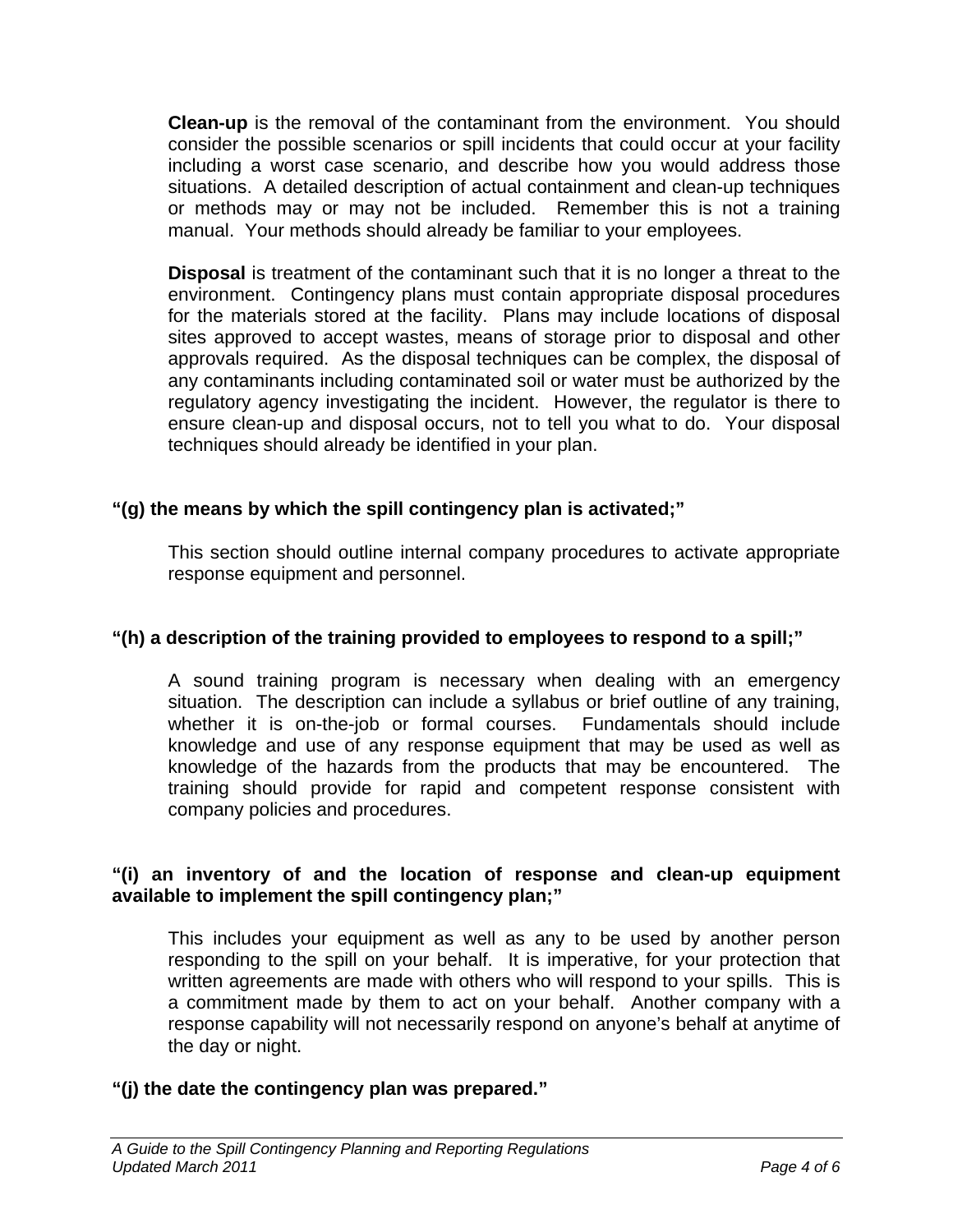#### **Additional Information**

The following types of information, although not required by the Regulations, will enhance the effectiveness of any plan.

A listing of local contractors or clean-up specialists who may be called upon to assist in responding to spills.

A listing of emergency numbers such as fire, ambulance and police. Also include local health emergency numbers.

Material Safety Data Sheets (MSDS) for each product or contaminant stored at your facility.

You should also send a copy of your plan to the local emergency response agency such as the fire department.

Holders of contingency plans should conduct simulation exercises to test the plan's effectiveness. This kind of assessment can be conducted in stages on various parts of the plan or on full-scale. Realism is critical to good assessment. Practice gives people confidence and can go a long way toward ensuring a more successful response in an actual emergency. Exercises should be noted in the plan.

For more information, contact:

 Environment Division Environment and Natural Resources Government of the Northwest Territories PO BOX 1320 YELLOWKNIFE NT X1A 2L9 Telephone - (867) 873-7654 Facsimile – (867) 873-0221

To obtain consolidated copies of the *Environmental Protection Act* and *Regulations:*

- 1) Visit our website at www.enr.gov.nt.ca or contact
- 2) Environment Division at the above address.